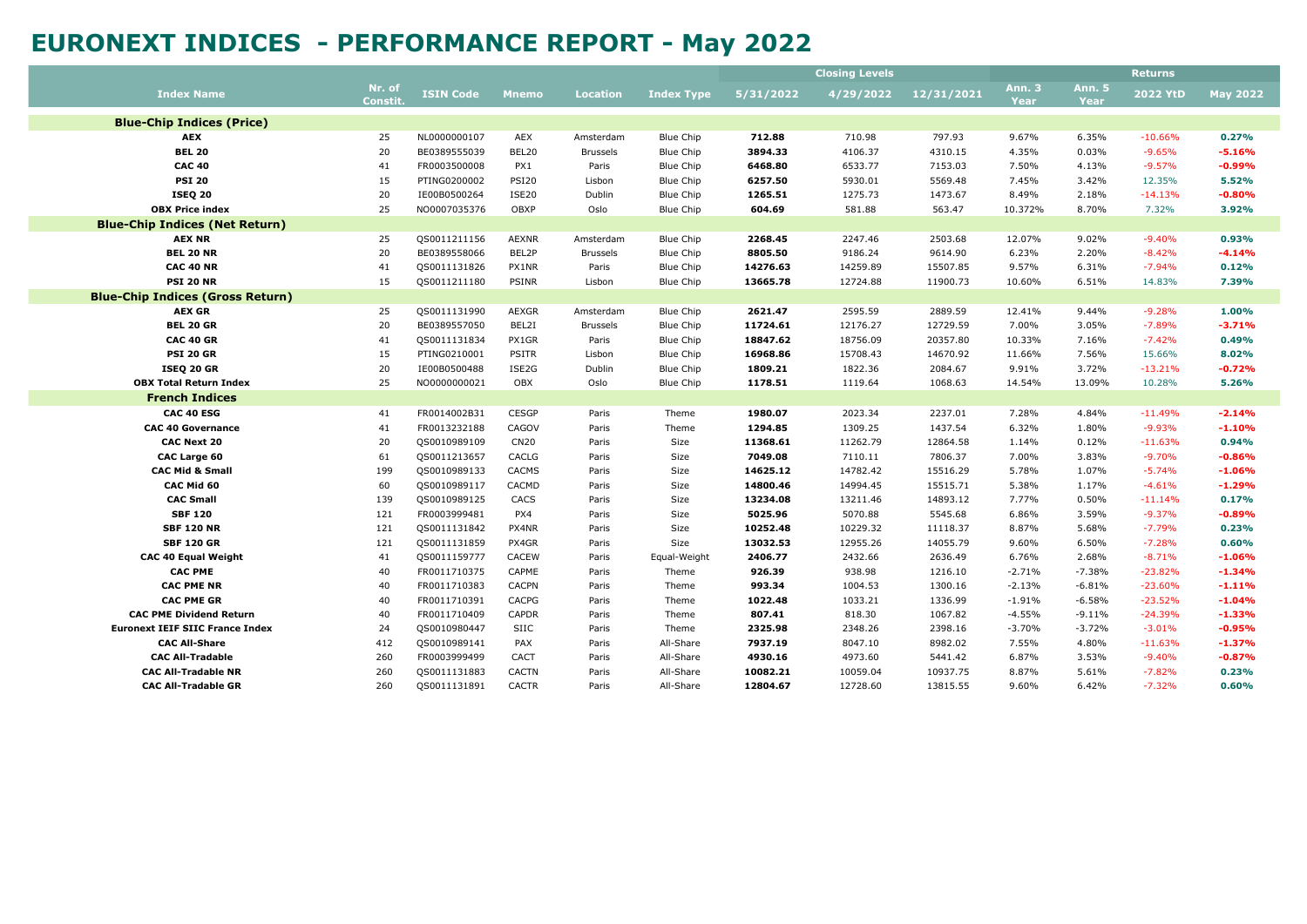|                                               |                           |                  |              |                 |                   | <b>Closing Levels</b> |           |            |                       | <b>Returns</b>               |                 |                 |
|-----------------------------------------------|---------------------------|------------------|--------------|-----------------|-------------------|-----------------------|-----------|------------|-----------------------|------------------------------|-----------------|-----------------|
| <b>Index Name</b>                             | Nr. of<br><b>Constit.</b> | <b>ISIN Code</b> | <b>Mnemo</b> | <b>Location</b> | <b>Index Type</b> | 5/31/2022             | 4/29/2022 | 12/31/2021 | <b>Ann. 3</b><br>Year | <b>Ann. 5</b><br><b>Year</b> | <b>2022 YtD</b> | <b>May 2022</b> |
| <b>CAC Basic Materials</b>                    | 17                        | QS0011017637     | <b>FRBM</b>  | Paris           | Sector            | 2608.45               | 2584.10   | 2499.87    | 18.33%                | 8.03%                        | 4.34%           | 0.94%           |
| <b>CAC Consumer Goods</b>                     | 85                        | QS0011017686     | <b>FRCG</b>  | Paris           | Sector            | 4426.48               | 4565.98   | 5539.30    | 12.26%                | 11.62%                       | $-20.09%$       | $-3.06%$        |
| <b>CAC Consumer Services</b>                  | 22                        | QS0011017736     | <b>FRCS</b>  | Paris           | Sector            | 1096.56               | 1165.94   | 1170.87    | $-2.55%$              | $-1.80%$                     | $-6.35%$        | $-5.95%$        |
| <b>CAC Financials</b>                         | 53                        | QS0011017801     | <b>FRFIN</b> | Paris           | Sector            | 813.22                | 810.92    | 932.13     | 2.57%                 | $-2.63%$                     | $-12.76%$       | 0.28%           |
| <b>CAC Health Care</b>                        | 46                        | QS0011017702     | <b>FRHC</b>  | Paris           | Sector            | 2063.09               | 2119.66   | 2297.08    | 12.11%                | 4.06%                        | $-10.19%$       | $-2.67%$        |
| <b>CAC Industrials</b>                        | 72                        | QS0011017652     | FRIN         | Paris           | Sector            | 2366.19               | 2409.56   | 2548.19    | 4.11%                 | 4.18%                        | $-7.14%$        | $-1.80%$        |
| <b>CAC Oil &amp; Gas</b>                      | 11                        | QS0011017603     | <b>FROG</b>  | Paris           | Sector            | 966.56                | 828.99    | 772.88     | 4.83%                 | 2.07%                        | 25.06%          | 16.59%          |
| <b>CAC Technology</b>                         | 42                        | QS0011017827     | <b>FRTEC</b> | Paris           | Sector            | 1894.78               | 1976.22   | 2345.04    | 18.36%                | 9.33%                        | $-19.20%$       | $-4.12%$        |
| <b>CAC Telecommunications</b>                 | $\overline{7}$            | QS0011017769     | <b>FRTEL</b> | Paris           | Sector            | 746.48                | 747.86    | 727.68     | 0.60%                 | $-0.60%$                     | 2.58%           | $-0.18%$        |
| <b>CAC Utilities</b>                          | 14                        | QS0011017785     | <b>FRUT</b>  | Paris           | Sector            | 560.24                | 560.68    | 624.45     | $-0.16%$              | 0.79%                        | $-10.28%$       | $-0.08%$        |
| <b>CAC 40 Inflation Adjusted</b>              | 41                        | FRIX00000953     | CACIN        | Paris           | Strategy          | 111.83                | 113.83    | 126.19     | 5.67%                 | 2.62%                        | $-11.38%$       | $-1.76%$        |
| <b>CAC 40 NR Inflation Adjusted</b>           | 41                        | FRIX00000961     | <b>NCACI</b> | Paris           | Strategy          | 174.48                | 175.64    | 193.41     | 7.71%                 | 4.77%                        | $-9.79%$        | $-0.66%$        |
| <b>Dutch Indices</b>                          |                           |                  |              |                 |                   |                       |           |            |                       |                              |                 |                 |
| <b>AEX ESG</b>                                | 25                        | NLESG0000014     | <b>AESGP</b> | Amsterdam       | Theme             | 934.95                | 966.59    | 1158.08    | 11.23%                | 8.38%                        | $-19.27%$       | $-3.27%$        |
| <b>AMX</b>                                    | 26                        | NL0000249274     | AMX          | Amsterdam       | Size              | 1013.03               | 1042.57   | 1081.17    | 11.31%                | 4.88%                        | $-6.30%$        | $-2.83%$        |
| <b>AScX</b>                                   | 25                        | NL0000249142     | <b>ASCX</b>  | Amsterdam       | Size              | 1398.25               | 1400.64   | 1393.66    | 13.11%                | 7.07%                        | 0.33%           | $-0.17%$        |
| <b>AEX All-Tradable</b>                       | 76                        | NL0010614491     | <b>AEXAT</b> | Amsterdam       | Size              | 869.63                | 868.17    | 968.09     | 10.93%                | 6.91%                        | $-10.17%$       | 0.17%           |
| <b>AEX All-Tradable Alternative Weighting</b> | 76                        | NL0010614525     | <b>AETAW</b> | Amsterdam       | Size              | 1625.64               | 1637.29   | 1820.40    | 8.88%                 | 5.48%                        | $-10.70%$       | $-0.71%$        |
| <b>AEX Equal Weight</b>                       | 25                        | QS0011159744     | <b>AEXEW</b> | Amsterdam       | Equal-Weight      | 2929.79               | 2981.59   | 3350.27    | 8.51%                 | 4.89%                        | $-12.55%$       | $-1.74%$        |
| <b>AEX All-Share</b>                          | 142                       | NL0000249100     | AAX          | Amsterdam       | All-Share         | 974.45                | 974.13    | 1110.99    | 6.73%                 | 4.07%                        | $-12.29%$       | 0.03%           |
| <b>AEX Basic Materials</b>                    | 8                         | QS0011016480     | <b>NLBM</b>  | Amsterdam       | Sector            | 1609.64               | 1611.18   | 1687.02    | 20.31%                | 12.21%                       | $-4.59%$        | $-0.10%$        |
| <b>AEX Consumer Goods</b>                     | 17                        | QS0011016530     | <b>NLCG</b>  | Amsterdam       | Sector            | 2874.75               | 3048.89   | 3197.56    | 2.59%                 | 3.08%                        | $-10.10%$       | $-5.71%$        |
| <b>AEX Consumer Services</b>                  | 12                        | QS0011016563     | <b>NLCS</b>  | Amsterdam       | Sector            | 2910.75               | 2934.02   | 3165.56    | 3.16%                 | 4.85%                        | $-8.05%$        | $-0.79%$        |
| <b>AEX Financials</b>                         | 34                        | QS0011016605     | <b>NLFIN</b> | Amsterdam       | Sector            | 563.10                | 538.36    | 630.36     | 2.06%                 | $-4.09%$                     | $-10.67%$       | 4.60%           |
| <b>AEX Health Care</b>                        | 9                         | QS0011016555     | <b>NLHC</b>  | Amsterdam       | Sector            | 1543.98               | 1622.02   | 1985.41    | $-10.72%$             | $-3.74%$                     | $-22.23%$       | $-4.81%$        |
| <b>AEX Industrials</b>                        | 28                        | QS0011016506     | NLIN         | Amsterdam       | Sector            | 2087.98               | 2194.17   | 2697.22    | 15.68%                | 6.53%                        | $-22.59%$       | $-4.84%$        |
| <b>AEX Oil &amp; Gas</b>                      | $\overline{4}$            | QS0011016472     | <b>NLOG</b>  | Amsterdam       | Sector            | 1023.41               | 947.35    | 711.26     | 0.03%                 | 2.35%                        | 43.89%          | 8.03%           |
| <b>AEX Technology</b>                         | 17                        | QS0011016613     | <b>NLTEC</b> | Amsterdam       | Sector            | 7213.88               | 7272.77   | 10039.28   | 21.70%                | 19.29%                       | $-28.14%$       | $-0.81%$        |
| <b>AEX Telecommunications</b>                 | $\mathbf{1}$              | QS0011016589     | <b>NLTEL</b> | Amsterdam       | Sector            | 1526.25               | 1477.67   | 1228.01    | 15.40%                | $-0.59%$                     | 24.29%          | 3.29%           |
| <b>Belgium Indices</b>                        |                           |                  |              |                 |                   |                       |           |            |                       |                              |                 |                 |
| <b>BEL Mid</b>                                | 39                        | BE0389856130     | <b>BELM</b>  | <b>Brussels</b> | Size              | 6617.98               | 6989.74   | 7176.71    | 8.08%                 | 5.96%                        | $-7.79%$        | $-5.32%$        |
| <b>BEL Small</b>                              | 29                        | BE0389857146     | <b>BELS</b>  | <b>Brussels</b> | Size              | 13553.13              | 14201.64  | 14835.91   | 1.54%                 | $-0.98%$                     | $-8.65%$        | $-4.57%$        |
| <b>BEL All-Share NR</b>                       | 128                       | BE0389550956     | <b>BELAR</b> | <b>Brussels</b> | All-Share         | 48229.37              | 47400.77  | 48999.23   | 5.24%                 | 1.01%                        | $-1.57%$        | 1.75%           |
| <b>BEL Basic Materials</b>                    | 13                        | QS0011224910     | <b>BEBMP</b> | <b>Brussels</b> | Sector            | 1474.02               | 1423.48   | 1536.12    | 9.17%                 | $-0.39%$                     | $-4.04%$        | 3.55%           |
| <b>BEL Consumer Goods</b>                     | 6                         | QS0011225222     | <b>BECGP</b> | <b>Brussels</b> | Sector            | 4843.41               | 5146.29   | 5567.93    | 13.98%                | 0.65%                        | $-13.01%$       | $-5.89%$        |
| <b>BEL Consumer Services</b>                  | 13                        | QS0011225156     | <b>BECSP</b> | <b>Brussels</b> | Sector            | 2594.62               | 2783.55   | 2759.72    | 5.12%                 | 4.16%                        | $-5.98%$        | $-6.79%$        |
| <b>BEL Financials</b>                         | 16                        | QS0011225180     | <b>BEFIP</b> | <b>Brussels</b> | Sector            | 732.38                | 720.25    | 867.26     | 5.41%                 | 0.44%                        | $-15.55%$       | 1.68%           |
| <b>BEL Health Care</b>                        | 18                        | QS0011225206     | <b>BEHCP</b> | <b>Brussels</b> | Sector            | 2772.18               | 3144.79   | 3186.35    | 6.08%                 | 8.91%                        | $-13.00%$       | $-11.85%$       |
| <b>BEL Industrials</b>                        | 18                        | QS0011225214     | <b>BEINP</b> | <b>Brussels</b> | Sector            | 1215.75               | 1251.13   | 1306.61    | 14.62%                | 0.87%                        | $-6.95%$        | $-2.83%$        |
| <b>BEL Oil &amp; Gas</b>                      | $\overline{2}$            | QS0011249248     | <b>BEOGP</b> | <b>Brussels</b> | Sector            | 1501.92               | 1276.43   | 1206.69    | 6.03%                 | 3.30%                        | 24.47%          | 17.67%          |
| <b>BEL Technology</b>                         | 6                         | QS0011225172     | <b>BETP</b>  | <b>Brussels</b> | Sector            | 2113.35               | 2158.22   | 2474.27    | $-1.28%$              | $-8.33%$                     | $-14.59%$       | $-2.08%$        |
| <b>BEL Telecommunications</b>                 | 5                         | QS0011225198     | <b>BETEP</b> | <b>Brussels</b> | Sector            | 560.58                | 592.54    | 632.88     | $-14.85%$             | $-12.90%$                    | $-11.42%$       | $-5.39%$        |
| <b>BEL Utilities</b>                          | $\overline{3}$            | QS0011225164     | <b>BEUTP</b> | <b>Brussels</b> | Sector            | 842.06                | 781.61    | 831.09     | 7.85%                 | 2.81%                        | 1.32%           | 7.73%           |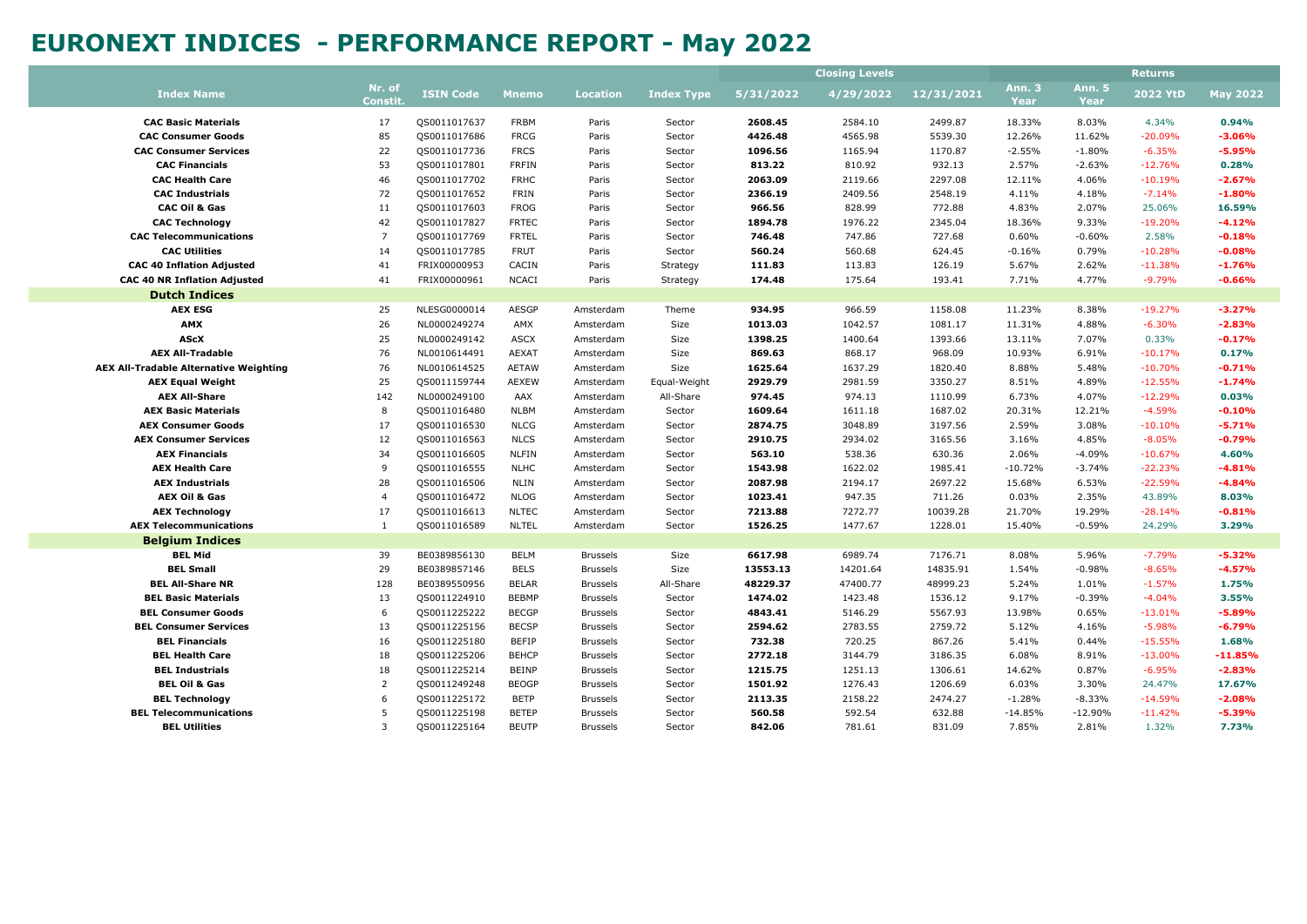|                                              |                          |                  |              |                 |                   |           | <b>Closing Levels</b> |            |                |                       | <b>Returns</b>  |                 |
|----------------------------------------------|--------------------------|------------------|--------------|-----------------|-------------------|-----------|-----------------------|------------|----------------|-----------------------|-----------------|-----------------|
| <b>Index Name</b>                            | Nr. of<br><b>Constit</b> | <b>ISIN Code</b> | <b>Mnemo</b> | <b>Location</b> | <b>Index Type</b> | 5/31/2022 | 4/29/2022             | 12/31/2021 | Ann. 3<br>Year | <b>Ann. 5</b><br>Year | <b>2022 YtD</b> | <b>May 2022</b> |
| <b>Portugese Indices</b>                     |                          |                  |              |                 |                   |           |                       |            |                |                       |                 |                 |
| <b>PSI All-Share</b>                         | 38                       | QS0011224308     | BVL          | Lisbon          | All-Share         | 1763.56   | 1705.19               | 1646.95    | 10.50%         | 5.73%                 | 7.08%           | 3.42%           |
| <b>PSI All-Share GR</b>                      | 38                       | PTING1000005     | <b>BVLGR</b> | Lisbon          | All-Share         | 4600.40   | 4378.11               | 4184.18    | 14.22%         | 9.51%                 | 9.95%           | 5.08%           |
| <b>PSI Basic Materials</b>                   | 5                        | QS0011224993     | PTBMP        | Lisbon          | Sector            | 2679.36   | 2370.61               | 2070.39    | 7.54%          | 0.26%                 | 29.41%          | 13.02%          |
| <b>PSI Consumer Goods</b>                    | 10                       | QS0011225016     | PTCGP        | Lisbon          | Sector            | 4463.65   | 4219.09               | 4334.00    | 3.17%          | $-0.13%$              | 2.99%           | 5.80%           |
| <b>PSI Consumer Services</b>                 | $\overline{2}$           | QS0011225024     | <b>PTCSP</b> | Lisbon          | Sector            | 2095.16   | 2140.18               | 2160.34    | 6.81%          | 0.57%                 | $-3.02%$        | $-2.10%$        |
| <b>PSI Financials</b>                        | $\overline{3}$           | QS0011225057     | PTFIP        | Lisbon          | Sector            | 61.67     | 47.66                 | 45.41      | $-7.87%$       | $-1.07%$              | 35.80%          | 29.39%          |
| <b>PSI Industrials</b>                       | 6                        | QS0011225008     | PTINP        | Lisbon          | Sector            | 376.10    | 371.84                | 398.76     | $-0.36%$       | $-2.85%$              | $-5.68%$        | 1.15%           |
| PSI Oil & Gas                                | $\mathbf{1}$             | QS0011249503     | PTOGP        | Lisbon          | Sector            | 1042.52   | 988.95                | 724.49     | $-3.11%$       | $-2.24%$              | 43.90%          | 5.42%           |
| <b>PSI Technology</b>                        | 3                        | QS0011225065     | PTTEP        | Lisbon          | Sector            | 526.54    | 510.97                | 521.30     | 30.26%         | 11.77%                | 1.00%           | 3.05%           |
| <b>PSI Telecommunications</b>                | $\overline{4}$           | QS0011225032     | PTTLP        | Lisbon          | Sector            | 102.79    | 103.89                | 89.36      | $-9.74%$       | $-8.95%$              | 15.03%          | $-1.06%$        |
| <b>PSI Utilities</b>                         | $\overline{4}$           | QS0011225040     | PTUTP        | Lisbon          | Sector            | 1758.15   | 1712.25               | 1733.30    | 22.90%         | 14.75%                | 1.43%           | 2.68%           |
| <b>Irish Indices</b>                         |                          |                  |              |                 |                   |           |                       |            |                |                       |                 |                 |
| <b>ISEQ Small</b>                            | 10                       | IE0000506299     | ISESM        | Dublin          | Size              | 2628.50   | 2878.00               | 3052.08    | 7.64%          | 0.20%                 | $-13.88%$       | $-8.67%$        |
| <b>ISEQ Small GR</b>                         | 10                       | IE0000506745     | ISESG        | Dublin          | Size              | 3941.57   | 4303.87               | 4564.20    | 8.84%          | 1.13%                 | $-13.64%$       | $-8.42%$        |
| ISEQ 20 Capped                               | 20                       | IE00B2QF4Z54     | <b>ISECA</b> | Dublin          | Size              | 1638.09   | 1645.70               | 1782.81    | 9.26%          | 2.45%                 | $-8.12%$        | $-0.46%$        |
| ISEQ 20 Capped GR                            | 20                       | IE00B2QF5075     | ISECG        | Dublin          | Size              | 2321.37   | 2327.23               | 2494.55    | 10.90%         | 4.18%                 | $-6.94%$        | $-0.25%$        |
| <b>ISEQ All Share</b>                        | 34                       | IE0001477250     | ISEQ         | Dublin          | All-Share         | 7310.06   | 7327.27               | 8444.52    | 6.34%          | 1.03%                 | $-13.43%$       | $-0.23%$        |
| <b>ISEQ All Share GR</b>                     | 34                       | IE0000506851     | ISEOG        | Dublin          | All-Share         | 16796.39  | 16823.23              | 19179.06   | 7.79%          | 2.61%                 | $-12.42%$       | $-0.16%$        |
| <b>Norwegian Indices</b>                     |                          |                  |              |                 |                   |           |                       |            |                |                       |                 |                 |
| <b>OBX ESG PR</b>                            | 39                       | NO0012513482     | OBXEP        | Oslo            | Theme             | 2176.94   | 2191.83               | 2304.25    | 7.03%          | 7.25%                 | $-5.53%$        | $-0.68%$        |
| OBX ESG ex Oil and Gas PR                    | 39                       | NO0012513516     | OEXOP        | Oslo            | Theme             | 3009.32   | 3069.20               | 3255.70    | 9.04%          | 8.52%                 | $-7.57%$        | $-1.95%$        |
| <b>OSE All share PR</b>                      | 191                      | NO0010865231     | <b>OSEAP</b> | Oslo            | All-Share         | 582.22    | 556.76                | 529.01     | 11.53%         | 9.38%                 | 10.06%          | 4.57%           |
| <b>OSEBX Benchmark_PR</b>                    | 69                       | NO0010865256     | <b>OSEBP</b> | Oslo            | Size              | 514.33    | 501.48                | 492.94     | 10.81%         | 8.56%                 | 4.34%           | 2.56%           |
| <b>OSEFX Mutual Fund PR</b>                  | 69                       | NO0010865272     | <b>OSEFP</b> | Oslo            | Size              | 500.20    | 496.00                | 503.66     | 9.85%          | 7.99%                 | $-0.69%$        | 0.85%           |
| <b>OSEMX Mid Cap_PR</b>                      | 114                      | NO0010865298     | <b>OSEMP</b> | Oslo            | Size              | 173.20    | 166.36                | 167.41     | 13.14%         | 6.58%                 | 3.46%           | 4.11%           |
| <b>OSESX Small Cap_PR</b>                    | 137                      | NO0010865314     | OSESP        | Oslo            | Size              | 470.41    | 444.06                | 470.46     | 9.72%          | 4.70%                 | $-0.01%$        | 5.93%           |
| <b>OBSFX Seafood_PR</b>                      | 10                       | NO0010865199     | <b>OBSFP</b> | Oslo            | Sector            | 488.80    | 539.28                | 424.84     | 9.13%          | 14.15%                | 15.05%          | $-9.36%$        |
| <b>OBSHX Shipping PR</b>                     | 23                       | NO0010865215     | <b>OBSHP</b> | Oslo            | Sector            | 108.38    | 98.91                 | 78.30      | 27.70%         | 9.87%                 | 38.41%          | 9.57%           |
| <b>Pan-European Indices</b>                  |                          |                  |              |                 |                   |           |                       |            |                |                       |                 |                 |
| <b>Euronext Europe 500</b>                   | 500                      | NL0013273014     | EU500        | Europe          | Size              | 1439.85   | 1462.14               | 1582.20    | 6.42%          | 2.73%                 | $-9.00%$        | $-1.52%$        |
| <b>Euronext Europe 500 GR</b>                | 500                      | NL0013273030     | EU5GR        | Europe          | Size              | 2578.10   | 2595.83               | 2772.10    | 9.67%          | 6.02%                 | $-7.00%$        | $-0.68%$        |
| <b>Euronext Europe 500 NR</b>                | 500                      | NL0013273022     | EU5NR        | Europe          | Size              | 2332.87   | 2353.64               | 2520.68    | 9.05%          | 5.40%                 | $-7.45%$        | $-0.88%$        |
| <b>Euronext Eurozone 300</b>                 | 300                      | NL0013273048     | EZ300        | Europe          | Size              | 1322.15   | 1326.28               | 1473.05    | 5.74%          | 2.16%                 | $-10.24%$       | $-0.31%$        |
| <b>Euronext Eurozone 300 GR</b>              | 300                      | NL0013273063     | EZ3GR        | Europe          | Size              | 2336.35   | 2311.89               | 2544.45    | 8.63%          | 5.19%                 | $-8.18%$        | 1.06%           |
| <b>Euronext Eurozone 300 NR</b>              | 300                      | NL0013273055     | EZ3NR        | Europe          | Size              | 2036.10   | 2021.44               | 2229.42    | 7.94%          | 4.46%                 | $-8.67%$        | 0.73%           |
| <b>Euronext North America 500</b>            | 502                      | NL0015436114     | <b>NA500</b> | North America   | Size              | 3530.08   | 3591.29               | 3877.93    | 15.78%         | 12.22%                | $-8.97%$        | $-1.70%$        |
| <b>Euronext North America 500 GR</b>         | 502                      | NL0015436130     | NA5GR        | North America   | Size              | 5010.84   | 5088.90               | 5469.60    | 17.76%         | 14.30%                | $-8.39%$        | $-1.53%$        |
| <b>Euronext North America 500 NR</b>         | 502                      | NL0015436122     | NA5NR        | North America   | Size              | 4524.74   | 4597.57               | 4948.25    | 17.18%         | 13.69%                | $-8.56%$        | $-1.58%$        |
| <b>Euronext Climate Europe</b>               | 201                      | NL0011923024     | <b>ENCLE</b> | Europe          | Theme             | 1633.64   | 1677.94               | 1793.50    | 6.06%          | 2.37%                 | $-8.91%$        | $-2.64%$        |
| <b>Euronext Family Business Index</b>        | 86                       | NL0012171292     | <b>ENFAM</b> | Europe          | Theme             | 1307.69   | 1340.84               | 1485.11    | 5.21%          | 0.39%                 | $-11.95%$       | $-2.47%$        |
| <b>Euronext France Germany Leaders 50</b>    | 51                       | NL0012658769     | EFGP         | Europe          | Theme             | 1378.80   | 1388.01               | 1552.01    | 6.41%          | 2.55%                 | $-11.16%$       | $-0.66%$        |
| <b>Euronext France Germany Leaders 50 GR</b> | 51                       | NL0012658785     | <b>EFGG</b>  | Europe          | Theme             | 2418.09   | 2387.94               | 2646.39    | 9.40%          | 5.65%                 | $-8.63%$        | 1.26%           |
| <b>Euronext France Germany Leaders 50 NR</b> | 51                       | NL0012658777     | EFGN         | Europe          | Theme             | 2111.86   | 2095.87               | 2327.71    | 8.60%          | 4.80%                 | $-9.27%$        | 0.76%           |
| <b>Euronext 100 Index</b>                    | 101                      | FR0003502079     | N100         | Europe          | Size              | 1242.42   | 1245.92               | 1361.69    | 6.72%          | 4.02%                 | $-8.76%$        | $-0.28%$        |
| Next 150 Index                               | 149                      | FR0003502087     | N150         | Europe          | Size              | 3270.54   | 3325.16               | 3468.23    | 9.26%          | 2.38%                 | $-5.70%$        | $-1.64%$        |
|                                              |                          |                  |              |                 |                   |           |                       |            |                |                       |                 |                 |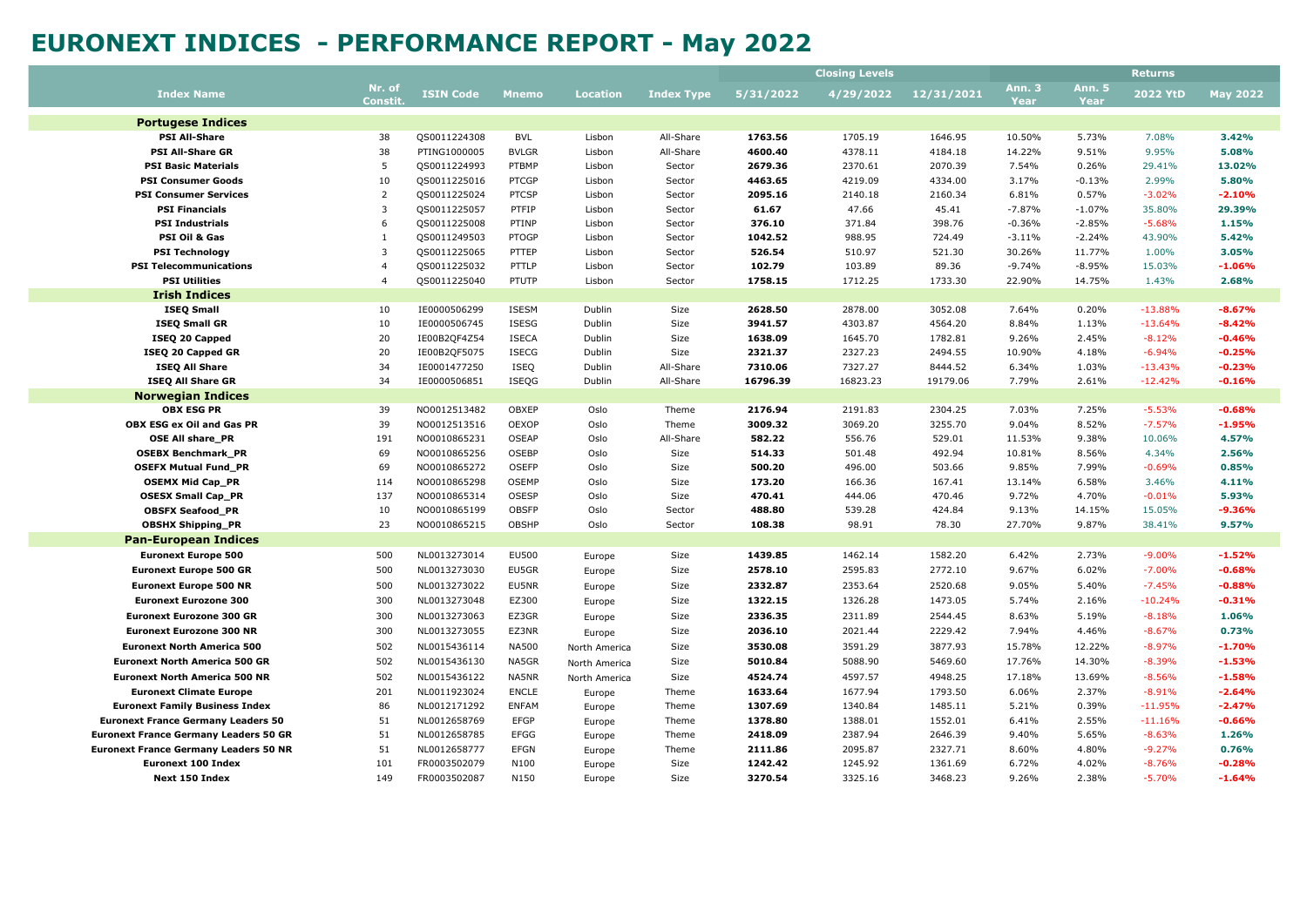|                                                          |                  |                  |              |                      |                   |           | <b>Closing Levels</b> |            |                       |                       | <b>Returns</b>  |                 |
|----------------------------------------------------------|------------------|------------------|--------------|----------------------|-------------------|-----------|-----------------------|------------|-----------------------|-----------------------|-----------------|-----------------|
| <b>Index Name</b>                                        | Nr. of<br>Consti | <b>ISIN Code</b> | <b>Mnemo</b> | <b>Location</b>      | <b>Index Type</b> | 5/31/2022 | 4/29/2022             | 12/31/2021 | <b>Ann. 3</b><br>Year | <b>Ann. 5</b><br>Year | <b>2022 YtD</b> | <b>May 2022</b> |
| Low Carbon 100 Europe PAB Index                          | 101              | QS0011131735     | LC100        | Europe               | Theme             | 140.84    | 145.84                | 156.96     | 5.80%                 | 3.28%                 | $-10.27%$       | $-3.43%$        |
| <b>Alternext Bpifrance Innovation Index</b>              | 56               | QS0011194212     | NAOII        | Europe               | Theme             | 1071.53   | 1095.21               | 1536.98    | 18.86%                | 4.09%                 | $-30.28%$       | $-2.16%$        |
| <b>Alternext All-Share</b>                               | 389              | QS0011040902     | ALASI        | Europe               | All-Share         | 1171.77   | 1214.13               | 1441.65    | 1.72%                 | $-0.66%$              | $-18.72%$       | $-3.49%$        |
| <b>Euronext IEIF REIT Europe Index</b>                   | 45               | QS0011070230     | REITE        | Europe               | Sector            | 1523.81   | 1600.85               | 1655.47    | $-0.22%$              | $-1.97%$              | $-7.95%$        | $-4.81%$        |
| <b>Next Biotech</b>                                      | 69               | QS0011095955     | <b>BIOTK</b> | Europe               | Sector            | 2304.61   | 2291.42               | 2781.41    | 2.17%                 | 4.87%                 | $-17.14%$       | 0.58%           |
| <b>Euronext Healt Care Equipment &amp; Services EW</b>   | 14               | FR0012082790     | <b>ENMEW</b> | Europe               | Sector            | 1448.67   | 1506.72               | 1755.73    | 4.09%                 | $-1.95%$              | $-17.49%$       | $-3.85%$        |
| <b>Enternext PEA-PME 150 Index</b>                       | 145              | FR0012246023     | ENPME        | France               | Theme             | 1888.56   | 1913.54               | 2196.90    | 5.58%                 | $-1.76%$              | $-14.04%$       | $-1.31%$        |
| <b>Euronext Eurozone ESG Large 80</b>                    | 80               | FR0013468832     | <b>ENESG</b> | Europe               | Theme             | 1788.64   | 1813.88               | 1981.01    | 3.12%                 | 0.62%                 | $-9.71%$        | $-1.39%$        |
| <b>Euronext BeNeLux ESG Leaders 20</b>                   | 20               | NL0013025695     | <b>BESGP</b> | Europe               | Theme             | 1979.02   | 1986.65               | 2113.51    | 6.62%                 | 3.35%                 | $-6.36%$        | $-0.38%$        |
| Euronext CDP Environment France Ex Oil & Gas EW          | 40               | NL0013039258     | <b>FREEP</b> | France               | Theme             | 1623.65   | 1665.95               | 1821.24    | 7.45%                 | 2.03%                 | $-10.85%$       | $-2.54%$        |
| <b>Euronext CDP France Environment EW</b>                | 40               | NL0013025471     | <b>FRENP</b> | France               | Theme             | 1670.80   | 1714.33               | 1874.13    | 7.38%                 | 1.88%                 | $-10.85%$       | $-2.54%$        |
| <b>Euronext CDP Environment ESG Eurozone</b>             | 50               | NL0013941024     | EESGP        | Europe               | Theme             | 1425.02   | 1426.04               | 1547.44    | 2.62%                 | 0.72%                 | $-7.91%$        | $-0.07%$        |
| <b>Euronext Climate Objective 50 Euro EW</b>             | 50               | NL0013025554     | ECO5P        | Europe               | Theme             | 1982.88   | 1980.24               | 2191.83    | 7.33%                 | 3.26%                 | $-9.53%$        | 0.13%           |
| <b>Euronext Climate Objective 50 EW</b>                  | 50               | NL0012328819     | <b>ECOEW</b> | Europe               | Theme             | 1910.63   | 1951.07               | 2089.27    | 7.02%                 | 3.23%                 | $-8.55%$        | $-2.07%$        |
| <b>Euronext Climate Orientation Priority 50 EW</b>       | 50               | NL0011923057     | ECOP         | Europe               | Theme             | 2070.25   | 2143.28               | 2290.52    | 4.78%                 | 3.23%                 | $-9.62%$        | $-3.41%$        |
| <b>Euronext Core Europe 30 ESG EW</b>                    | 30               | NL0013026917     | CEE3P        | Europe               | Theme             | 1186.66   | 1208.70               | 1350.61    | 3.69%                 | 1.29%                 | $-12.14%$       | $-1.82%$        |
| <b>Euronext Euro 50 ESG EW</b>                           | 50               | NL0012481741     | ESG50        | Europe               | Theme             | 1166.29   | 1167.52               | 1297.85    | 6.02%                 | 3.33%                 | $-10.14%$       | $-0.11%$        |
| <b>Euronext Euro 50 SG EW</b>                            | 50               | NL0013400302     | SG50P        | Europe               | Theme             | 1120.58   | 1117.13               | 1247.94    | 4.40%                 | 2.43%                 | $-10.21%$       | 0.31%           |
| <b>Euronext Europe Sustainable 100 EW</b>                | 100              | NL0012758627     | ES1EP        | Europe               | Theme             | 1276.62   | 1281.68               | 1370.03    | 6.83%                 | 3.61%                 | $-6.82%$        | $-0.40%$        |
| <b>Euronext Eurozone 100 ESG</b>                         | 100              | NL0013025596     | ESG1P        | Europe               | Theme             | 1404.52   | 1399.12               | 1507.40    | 5.55%                 | 2.26%                 | $-6.82%$        | 0.39%           |
| <b>Euronext Eurozone Energy Transition Leaders 50 EW</b> | 50               | NL0012758585     | CLE5P        | Europe               | Theme             | 2335.69   | 2327.90               | 2623.51    | 6.21%                 | 3.08%                 | $-10.97%$       | 0.33%           |
| <b>Euronext Eurozone ESG Leaders 40 EW</b>               | 40               | NL0012758544     | ESE4P        | Europe               | Theme             | 2014.90   | 2010.61               | 2233.94    | 3.95%                 | 1.64%                 | $-9.81%$        | 0.21%           |
| <b>Euronext France Energy Transition Leaders 40 EW</b>   | 40               | FR0013317773     | CLF4P        | France               | Theme             | 2406.42   | 2422.19               | 2676.46    | 4.38%                 | 2.15%                 | $-10.09%$       | $-0.65%$        |
| <b>Euronext France ESG Leaders 40 EW</b>                 | 40               | FR0013317732     | ESF4P        | France               | Theme             | 2343.40   | 2362.93               | 2630.72    | 4.97%                 | 1.47%                 | $-10.92%$       | $-0.83%$        |
| <b>Euronext France 40 Responsible Investment</b>         | 40               | FR0013376209     | F4RIP        | France               | Theme             | 1275.49   | 1299.93               | 1422.01    | 7.81%                 | 2.81%                 | $-10.30%$       | $-1.88%$        |
| <b>Euronext Reitsmarket GRESB Global Sustainable</b>     | 30               | NL0012838809     | <b>ERGSP</b> | World                | Theme             | 1584.33   | 1612.20               | 1676.12    | $-2.44%$              | 0.82%                 | $-5.48%$        | $-1.73%$        |
| <b>Euronext Responsible Investment Euro 50 EW</b>        | 50               | NL0013217730     | ERI5P        | Europe               | Theme             | 1344.09   | 1344.00               | 1513.55    | 5.59%                 | 1.48%                 | $-11.20%$       | 0.01%           |
| <b>Euronext VIGEO US 50</b>                              | 50               | QS0011256169     | ENVU         | <b>United States</b> | Theme             | 3701.33   | 3562.60               | 3676.10    | 17.02%                | 11.95%                | 0.69%           | 3.89%           |
| SBF Top 50 ESG EW                                        | 50               | FR0013371416     | ESF5P        | France               | Theme             | 1031.32   | 1039.42               | 1138.58    | 4.38%                 | 1.11%                 | $-9.42%$        | $-0.78%$        |
| <b>Euronext Transatlantic ESG Leaders 60 EW</b>          | 60               | NL0013908775     | <b>ESGTP</b> | World                | Theme             | 2107.49   | 2136.13               | 2390.48    | 8.71%                 | 5.73%                 | $-11.84%$       | $-1.34%$        |
| <b>Euronext Water and Ocean Europe 40 EW</b>             | 40               | NL0013908825     | <b>WATPR</b> | Europe               | Theme             | 1690.13   | 1726.86               | 1853.07    | 3.85%                 | 1.28%                 | $-8.79%$        | $-2.13%$        |
| <b>Euronext Green Planet E</b>                           | 50               | FR0013457850     | GRE5P        | Europe               | Theme             | 1530.27   | 1546.00               | 1748.58    | 5.65%                 | 3.40%                 | $-12.48%$       | $-1.02%$        |
| <b>Euronext Eurozone ESG Leaders Select 40 EW</b>        | 40               | FR0013477007     | ESGEP        | Europe               | Theme             | 2314.32   | 2362.92               | 2652.69    | 4.41%                 | 2.71%                 | $-12.76%$       | $-2.06%$        |
| <b>Euronext France ESG Leaders Select 30 EW</b>          | 30               | FR0013476959     | <b>ESGFP</b> | France               | Theme             | 2935.27   | 2954.38               | 3225.48    | 2.69%                 | 1.43%                 | $-9.00%$        | $-0.65%$        |
| <b>Euronext Green Planet France</b>                      | 35               | FR0013479763     | GRF5P        | France               | Theme             | 1605.71   | 1657.01               | 1847.80    | 1.99%                 | 1.55%                 | $-13.10%$       | $-3.10%$        |
| <b>Euronext Europe Pioneers 50 ESG EW</b>                | 50               | FR0013483278     | EPEGP        | Europe               | Theme             | 1431.70   | 1435.97               | 1613.04    | 6.06%                 | 1.95%                 | $-11.24%$       | $-0.30%$        |
| <b>Euronext CDP Environment ESG World</b>                | 40               | NL0013940984     | WESGP        | World                | Theme             | 2366.36   | 2408.51               | 2571.37    | 8.24%                 | 6.24%                 | $-7.97%$        | $-1.75%$        |
| <b>Euronext CDP Environment World</b>                    | 40               | NL0013352602     | WLENP        | World                | Theme             | 2480.70   | 2528.98               | 2692.05    | 7.58%                 | 4.27%                 | $-7.85%$        | $-1.91%$        |
| <b>Euronext CDP Environment Eurozone</b>                 | 50               | NL0013352560     | EZENP        | Europe               | Theme             | 1387.20   | 1390.00               | 1517.40    | 2.14%                 | 0.36%                 | $-8.58%$        | $-0.20%$        |
| <b>Euronext CDP Environment ESG France EW</b>            | 40               | FR0013448131     | <b>FESGP</b> | France               | Theme             | 1542.12   | 1575.65               | 1720.60    | 7.32%                 | 2.20%                 | $-10.37%$       | $-2.13%$        |
| <b>Euronext Core Europe 100 ESG EW</b>                   | 100              | NL0013110224     | CEE1P        | Europe               | Theme             | 2088.20   | 2095.29               | 2248.32    | 6.80%                 | 2.63%                 | $-7.12%$        | $-0.34%$        |
| <b>CAC Large 60 Responsible Investment</b>               | 60               | FR0013376258     | C6RIP        | France               | Theme             | 1475.14   | 1481.31               | 1656.05    | 5.32%                 | 1.98%                 | $-10.92%$       | $-0.42%$        |
| Euronext Core Euro & Global Climate Change EW            | 50               | FR0013533551     | ECC5P        | Europe               | Theme             | 2341.64   | 2401.14               | 2699.98    | 7.40%                 | 3.18%                 | $-13.27%$       | $-2.48%$        |
| <b>Euronext CDP Water Eurozone EW</b>                    | 50               | NL00150005G1     | EZWTP        | Europe               | Theme             | 1616.67   | 1609.66               | 1783.55    | 7.19%                 | 2.90%                 | $-9.36%$        | 0.44%           |
| <b>Euronext US ESGL 20 EW</b>                            | 20               | NL0015000A61     | <b>EUEPR</b> | <b>United States</b> | Theme             | 2392.71   | 2380.14               | 2880.55    | 10.09%                | 8.52%                 | $-16.94%$       | 0.53%           |
| <b>Euronext EZ ESGL 40 EW</b>                            | 40               | NL0015000AA9     | <b>EEEPR</b> | Europe               | Theme             | 1689.61   | 1715.39               | 1916.04    | 7.72%                 | 4.47%                 | $-11.82%$       | $-1.50%$        |
| <b>Euronext Low Carbon Eurozone PAB</b>                  | 100              | FR0013522554     | LC1EP        | Europe               | Theme             | 1162.86   | 1183.85               | 1342.86    | 3.77%                 | 0.80%                 | $-13.40%$       | $-1.77%$        |
| <b>Euronext Low Carbon World PAB</b>                     | 300              | FR0013522588     | LC3WP        | World                | Theme             | 2322.59   | 2332.42               | 2507.88    | 14.17%                | 9.60%                 | $-7.39%$        | $-0.42%$        |